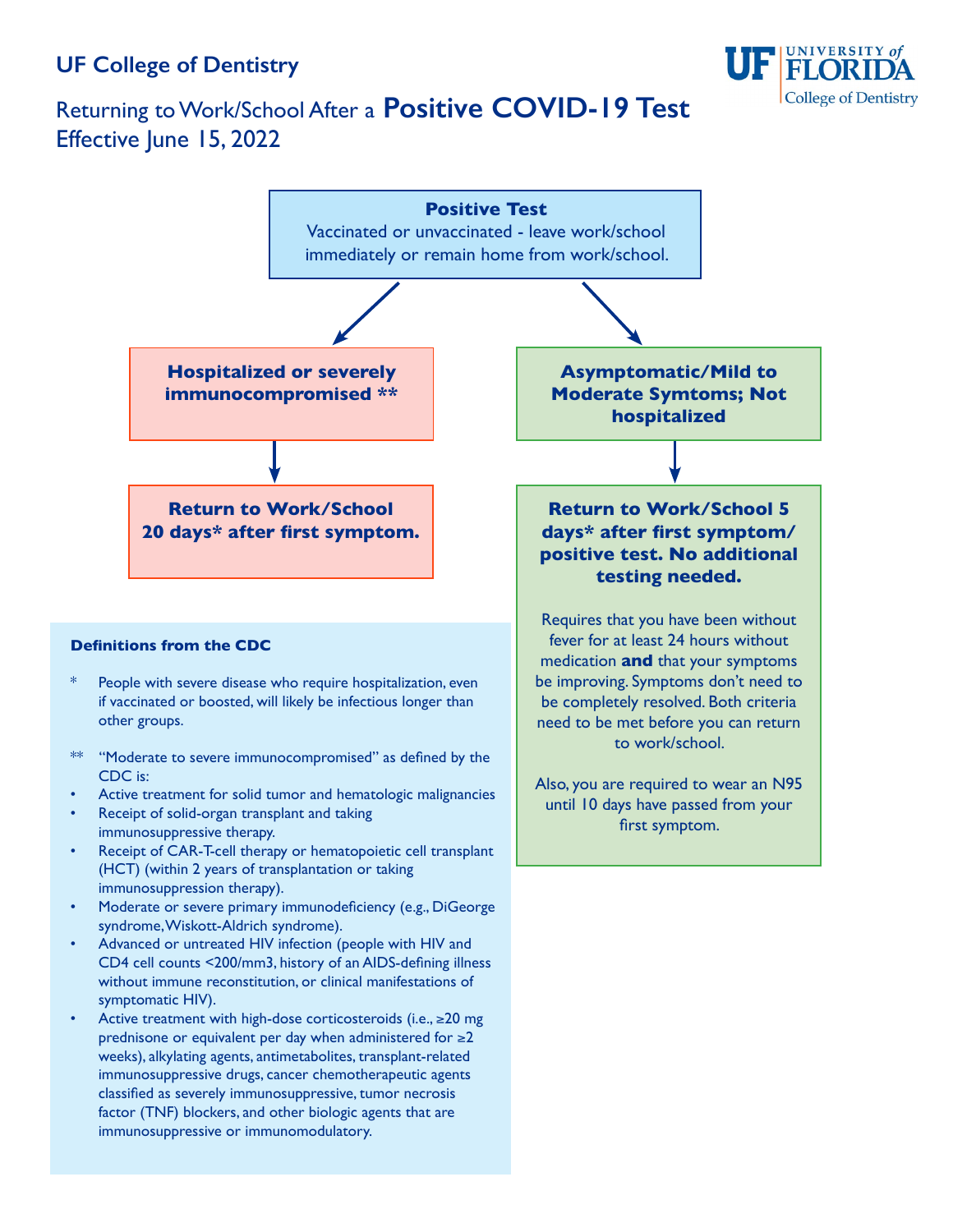## **UF College of Dentistry**

## Returning to Work/School After an **Exposure to a Person With COVID-19** Effective June 15, 2022



**\* Mild and stable** symptoms include runny nose, sinus congestion and mild headache. If your symptoms worsen or if you develop a fever, leave work/school.

**UFCD masking expectations** in all our facilities:

- Masks are **required** if you are working in, or walking through, all clinical and patient-contact areas. This includes patients and visitors, as well as members of our college.
- The level of mask required is based on the type of interaction or care being provided, as always. An N95 mask is required in settings where care is being delivered to patients.